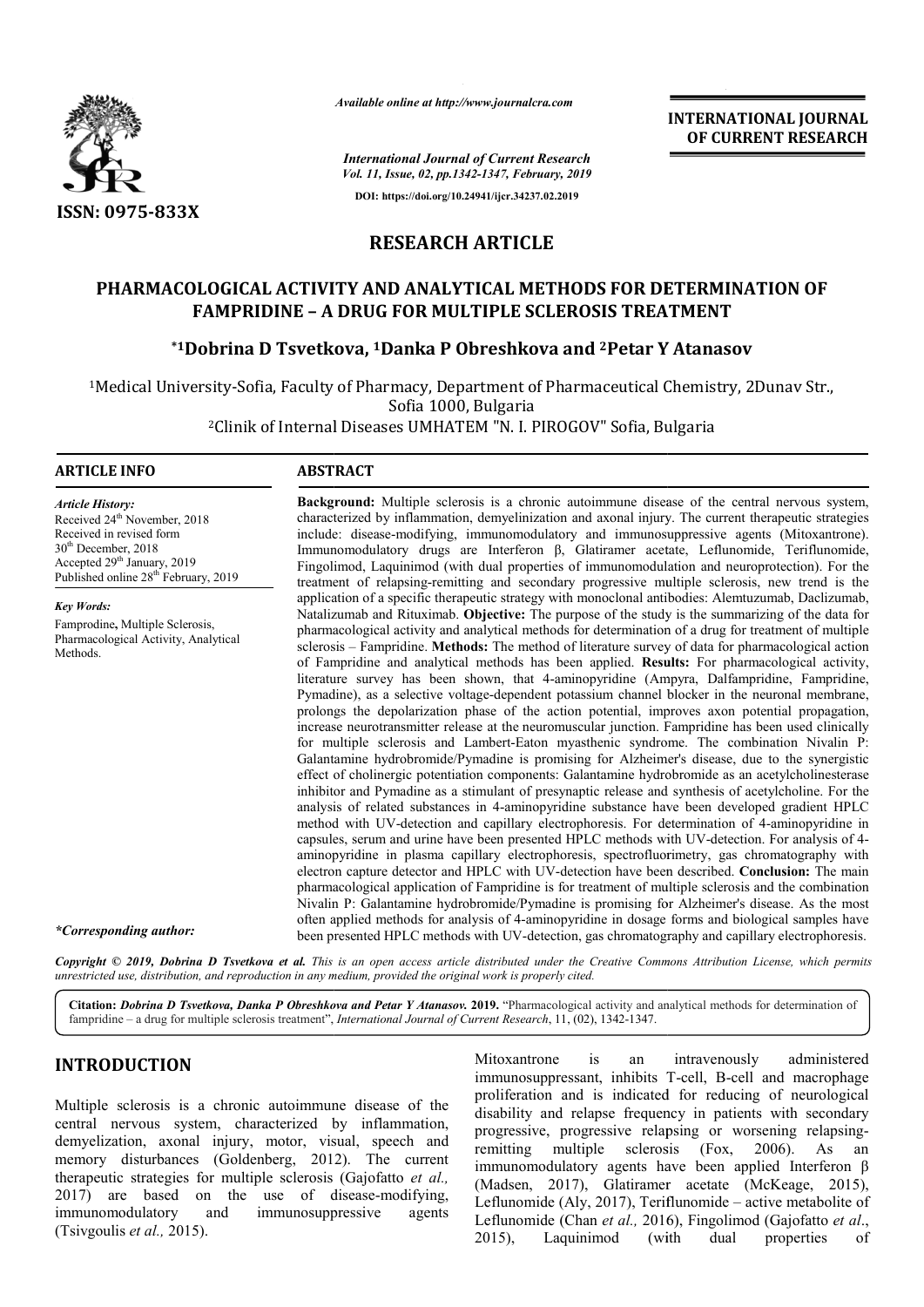immunomodulation and neuroprotection) (Hainke *et al*., 2016). The development of monoclonal antibodies is highly specific therapeutic strategy for the treatment of multiple sclerosis. For active relapsing-remitting multiple sclerosis has been introduced Alemtuzumab (Hartung *et al*., 2015), Daclizumab (Shirley, 2017) and Rituximab (He *et al*., 2013). Natalizumab have been used for treatment of secondary progressive multiple sclerosis (Sellebjerg *et al*., 2016).

**Pharmacokinetic parameters of 4-aminopyridine:** Orally administered 4-aminopyridine (Ampyra, Dalfampridine, Fampridine, Pymadine) is rapidly and completely absorbed from the gastrointestinal tract with relative bioavailability: 95 %. Food reduces approximately 2 % - 7 % of absorption. Fampridine is a lipid-soluble, crosses the blood-brain barrier and bound plasma proteins fraction is between 3 % - 7 %. 5 % of 4-aminopyridine is metabolised under hydroxylation to 3 hydroxy-4-aminopyridine in human liver microsomes by cytochrome  $P_{450}$  2E1 (CYP 2E1) and further is conjugated to the 3-hydroxy-4-aminopyridine sulfate (Fampyra, 2011; Fampyra, 2016). 4-aminopyridine-N-oxide is obtained by oxidation (Parthasarathi *et al*., 2011). Drug and non-active metabolites are eliminated primarily by the kidneys as unchanged by renal excretion, within 24 hours. Faecal excretion accounts for less than 1 %. Drug must not be administered to patients with mild, moderate and severe renal impairment (Fampyra, 2016). On Table 1**.** are presented data for the pharmacokinetic parameters of 4-aminopyridine.

**Toxicity of 4-aminopyridine:** For 4-aminopyridine LD<sub>50</sub> data for toxicity after per oral (p.o.), subcutaneous (s.c.) and intraperitoneal (i.p.) application on animals are summarized in Table 2. According to the Hodge-Sterner rating, 4 aminopyridine  $(LD_{50} = 200 \text{ mg/kg}$  b.w. p.o. in rats) is classified as medium to toxic  $(LD_{50} = 51 \text{ mg} - 500 \text{ mg/kg b.w.})$ p.o.) and very toxic according to the Gosselin scale: 51 mg – 500 mg/kg b.w. p.o).

**Pharmacological effects and administration of 4 aminopyridine:** In healthy nerves, signals travel over myelin, which is a protective layer that surrounds nerves (Fig. 1.). Multiple sclerosis breaks down myelin, which affects the nerve's ability to conduct signals. The potassium  $(K^+)$  channels are located primarily in the paranodal and internodal membrane of the axon, where they are not significantly activated by the passage of an action potential, because the myelin sheath acts as an electrical shield. In demyelinizated axons the internodal membrane and it's ion channels become exposed to larger electrical transients during the action potential. Leakage of ion current through the  $K^+$  channel contribute to action potential conduction block, leading to symptoms as walking difficulties. Electrophysiologic studies of demyelinizated axons show that augmented potassium currents increase extracellular potassium ion concentration, which decreases action potential duration and amplitude and cause conduction failure (Fig. 1.) (Fampyra, 2017). 4 aminopyridine is a selective voltage-dependent potassium potassium channel blockers in the neuronal membrane, prolongs the depolarization phase of the action potential, improves axon potential propagation, increasing neurotransmitter release at the neuromuscular junction, the penetration of calcium ions into muscle fibers, and enhancing muscle redundancies (Dunn *et al.,* 2011). 4-aminopyridine improves synaptic and neuromuscular function in patients with spinal cord injury, myasthenia gravis, or multiple sclerosis by

directly stimulation of high voltage-activated  $Ca^{2+}$  channels in acutely dissociated neurons (Wu *et al*., 2009). 4-aminopyridine has been applied clinically for: 1) multiple sclerosis (McDonald *et al*., 2011; Jensen *et al*., 2014); Alzheimer's disease: enhances the release of acetylcholine and improves cognitive function; 3) Lambert-Eaton myasthenic syndrome. The drug is the most effective in patients with chronic progressive form of multiple sclerosis due to improving gait (Sahraian *et al*., 2011). Fampridine antagonizes the action of non-depolarising neuromuscular blocking agents Tubocurarine, Atracurium, Doxacurium, Pancuronium, Pipecuronium, Vecuronium and removes a neuromuscular block in botulism (Dunn *et al.,* 2011). In Phase 3 clinical trials (Egeberg *et al*., 2012) it was found that administration of Dalfampridine (Ampyra) 10 mg sustained release tab. l. twice daily, significantly improves motor activity in multiple sclerosis patients (Hayes, 2011), with the rate of motion increasing from 25 % (Goodman *et al.,* 2010) to 42.9 % (Pikoulas *et al*., 2012). The maximum dose is 10 mg twice daily, because higher doses increase the risk of side effects (Cornblath *et al*., 2012).

Dalfampridine 10 mg prolonged-release tabl. (Hersh *et al.,*  2012) has been approved for the treatment of multiple sclerosis by the Food and Drug Administration in 2010 (Blight, 2011). Common side effects which may affect up to 1 in 10 people are: anxiety, back pain, constipation, dizziness, difficulty in breathing and sleeping, headache, nasopharyngitis, nausea, palpitations, tremor, vomiting. Uncommon side effects which may affect up to 1 in 100 people are hypersensitivity, tachycardia and trigeminal neuralgia. The combination Nivalin P: Galantamine hydrobromide/Pymadine = 1: 1 is promising due to the synergistic effect of cholinergic potentiation components: Galantamine hydrobromide is an acetylcholinesterase inhibitor and Pymadine is a stimulant of presynaptic release and synthesis of acetylcholine. In investigation of the effect of Nivalin P on isolated skeletal muscle fibers, Pymadine has been shown to block voltagedependent potassium channels, prolonging the duration of action potential and the release of calcium ions in the sarcoplasm and retards the uptake of calcium ions into the sarcoplasmic reticulum of muscle fibers (Radicheva *et al*., 1999). For memory testing the effects on total latency, conditional, unconditional and inadequate responses of male Wistar rats, after treatment per oral with Nivalin P at doses of 6.6 mg/kg (1/5 LD<sub>50</sub>), 3.3 mg/kg (1/10 LD<sub>50</sub>) and 1.65 mg/kg  $(1/20 \text{ LD}_{50})$ , have been conducted using an active bidirectional avoidance method. Nivalin P at a dose of 1.65 mg/kg facilitates the training of rats and improves the possibilities of reducing the number of inadequate responses. These data indicate that Nivalin P in low doses causes an increase in cholinergic activity and that combination therapy may be useful in the treatment of Alzheimer's disease (Markov *et al*., 1994).

**Methods for the analysis of 4-aminopyridine:** For the analysis of related substances in 4-aminopyridine substance, capillary electrophoresis was used on a Silicagel column, 300 mm effective length, 370 mm total length, temperature 20 °C, applied voltage 25 kV, current magnitude 62 mA, pressure 3447.38 Pa, 50 mM solution of phosphate buffer (pH =  $2.5$ ) and UV-detection at  $\lambda = 210$  nm. Modification of this method is the use of a capillary column Silicagel, 600 mm effective length, an applied voltage: 20 kV and 100 mM sodium acetate solution (pH = 5.15) (Sabbah *et al.*, 2001). For the study of the related related 4-aminopyridine-N-oxide, a gradient HPLC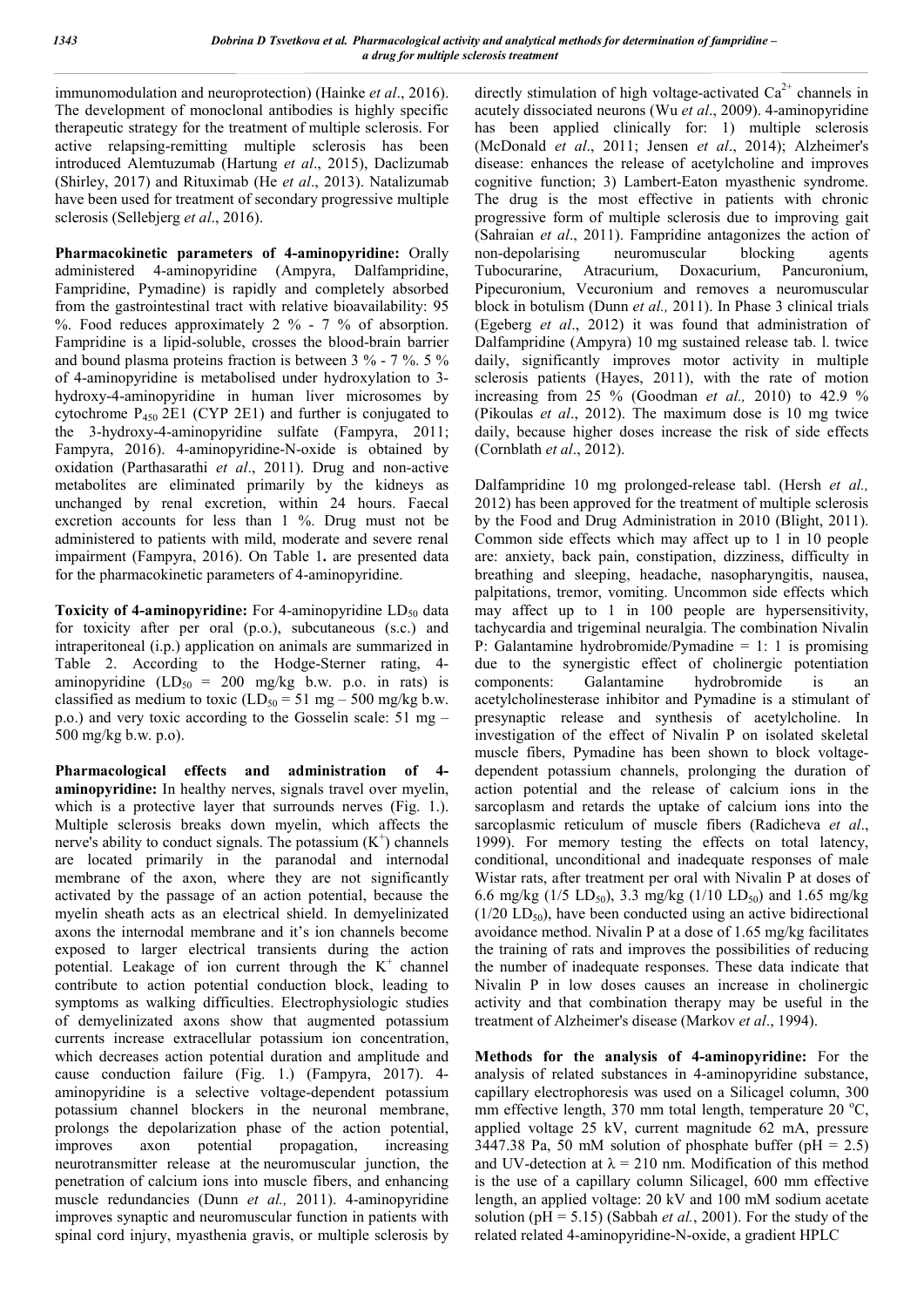

Table 1. Pharmacokinetic parameters of 4-aminopyridine (Fampyra, 2017)

**Table 2 2. LD50 for 4-aminopydine (Fampyra, 2011)**





**Fig. 1. Signals over myelin in healthy nerves, demyelinizated axons and unde under the action of 4 r 4-aminopyridine**

method with RP  $C_{18}$  column and UV-detection has been applied (Thomas *et al.,* 2012). Reversed phase high performance liquid chromatographic method for the quantification of related substances in the drug substance and tablet dosage form of Fampridine have been developed by using the following chromatographic system: stationary phase: column Inertsil ODS 3V (150 mm x 4.6 mm x 5 μm particle size), mobile phase A: phosphate buffer pH = 4.0: water solution of potassium dihydrogen orthophosphate, mobile phase B: phosphate buffer  $pH = 4.0$ ): acetonitrile = 20: 80 v/v, gradient mode with the flow rate of 1.0 ml/min., peaks monitoring at λ = 260 nm (Babu *et al*., 2017). Spectrophotometric methods have been developed for the estimation of Dalfampridine in bulk and its tablet formulation: 1)  $\lambda = 262$  nm;  $\lambda = 274.5$  nm in first order derivative 1)  $\lambda = 262$  nm;  $\lambda = 274.5$  nm in first order derivative spectrophotometry; 2) area under the curve method for zeroorder derivative spectrophotometry at 254.2 nm – 269.0 nm; 3) area under the curve method for first first-order derivative spectrophotometry at 267.2 nm – 284.2 nm (Vivekkumar Vivekkumar *et al*., 2014). For the determination of 4-aminopyridine in capsules 2014). For the determination of 4-aminopyridine in capsules HPLC methods with isocratic mode and UV-detection have been developed with the following chromatographic systems: 1) stationary phase: column RP  $C_{18}$  Luna octadecylsilane (250 mm x 4.6 mm x 5  $\mu$ m), mobile phase: acetonitrile: phosphate buffer (25 mM sodium dihydrogen phosphate and 1 mg/ml 1 1 heptane-sulfonic acid sodium salt) = 15: 85 v/v, flow rate: 1.0 ml/min, UV-detection at  $\lambda = 263$  nm and internal standard ml/min, UV-detection at  $\lambda = 263$  nm and internal standard Caffeine citrate (Donnelly, 2004); 2) column Prodigy C<sub>18</sub> (250 thod with RP  $C_{18}$  column and UV-detection<br>plied (Thomas *et al.*, 2012). Reversed pl<br>formance liquid chromatographic method<br>antification of related substances in the drug sub<br>let dosage form of Fampridine have been dev omatographic systems:<br>na octadecylsilane (250<br>acetonitrile: phosphate acetonitrile = 165: 35 v v, flow rate: 0.8 ml/min. and UVdetection at  $\lambda = 266$  nm (Trissel *et al.*, 2002). In plasma 4aminopyridine have been analyzed by capillary electrophoresis (Namura, 2010), spectrofluorimetry (EL-Fatatry *et al.*, 2013), (Namura, 2010), spectrofluorimetry (EL-Fatatry et al., 2013), gas chromatography (Watson, 1981) and HPLC (Hayes et al., 2003). Capillary electrophoresis has been applied for the quantification of 4-aminopyridine in plasma under the following conditions: 1) Silicagel capillary column, 300 mm 2003). Capillary electrophoresis has been applied for the quantification of 4-aminopyridine in plasma under the following conditions: 1) Silicagel capillary column, 300 mm effective length, 370 mm total length, temperatur applied voltage 25 kV, current magnitude 62 mA, pressure 3447.38 Pa, 50 mM phosphate buffer solution (pH = 2.5) and UV detection at  $\lambda$  = 210 nm (Sabbah *et al.*, 2001); 2) Silicagel UV detection at  $\lambda = 210$  nm (Sabbah *et al.*, 2001); 2) Silicagel capillary column (645 mm x 50 μm), 570 mm effective length, capillary column (645 mm x 50 µm), 570 mm effective length, temperature 15 °C, applied voltage 19 kV, 100 mM phosphate buffer (pH = 2.5) and UV-detection at  $\lambda$  = 254 nm (Namura *et* al., 2010). Spectrofluorimetric methods has been reported for the determination of Dalfampridine in human plasma, based on the reaction between the drug and fluorescamine in borate buffer ( $pH = 8.5$ ), and fluorescent derivative has been measured at  $\lambda = 485$  nm using an excitation wavelength at  $\lambda =$ 385 nm (EL-Fatatry *et al.,* 2013 been applied for assay in plasma using standard 3-methyl-4aminopyridine, after extraction of 4 4-aminopyridine from plasma with dichloromethane and isopropanol, and then derivatization to a pentafluoropropionyl or to a monochlorodifluoro-acetyl derivative, which have been analyzed by an electron capture detector (Watson, 1981). derivatization to a pentafluoropropionyl or to a monochlorodifluoro-acetyl derivative, which have been analyzed by an electron capture detector (Watson, 1981). HPLC method with liquid-liquid extraction with ethylacetate from plasma and the following chromatographic system: = 8.5), and fluorescent derivative has been  $\lambda$  = 485 nm using an excitation wavelength at  $\lambda$  = -Fatatry *et al.*, 2013). Gas chromatography has **Extraction Controlling (Fampyra, 2017)**<br> **Extraction with the controlling of the controlling of the controlling of the same of the plasma charge of the plasma charge of the plasma charge of the controlling of the controll**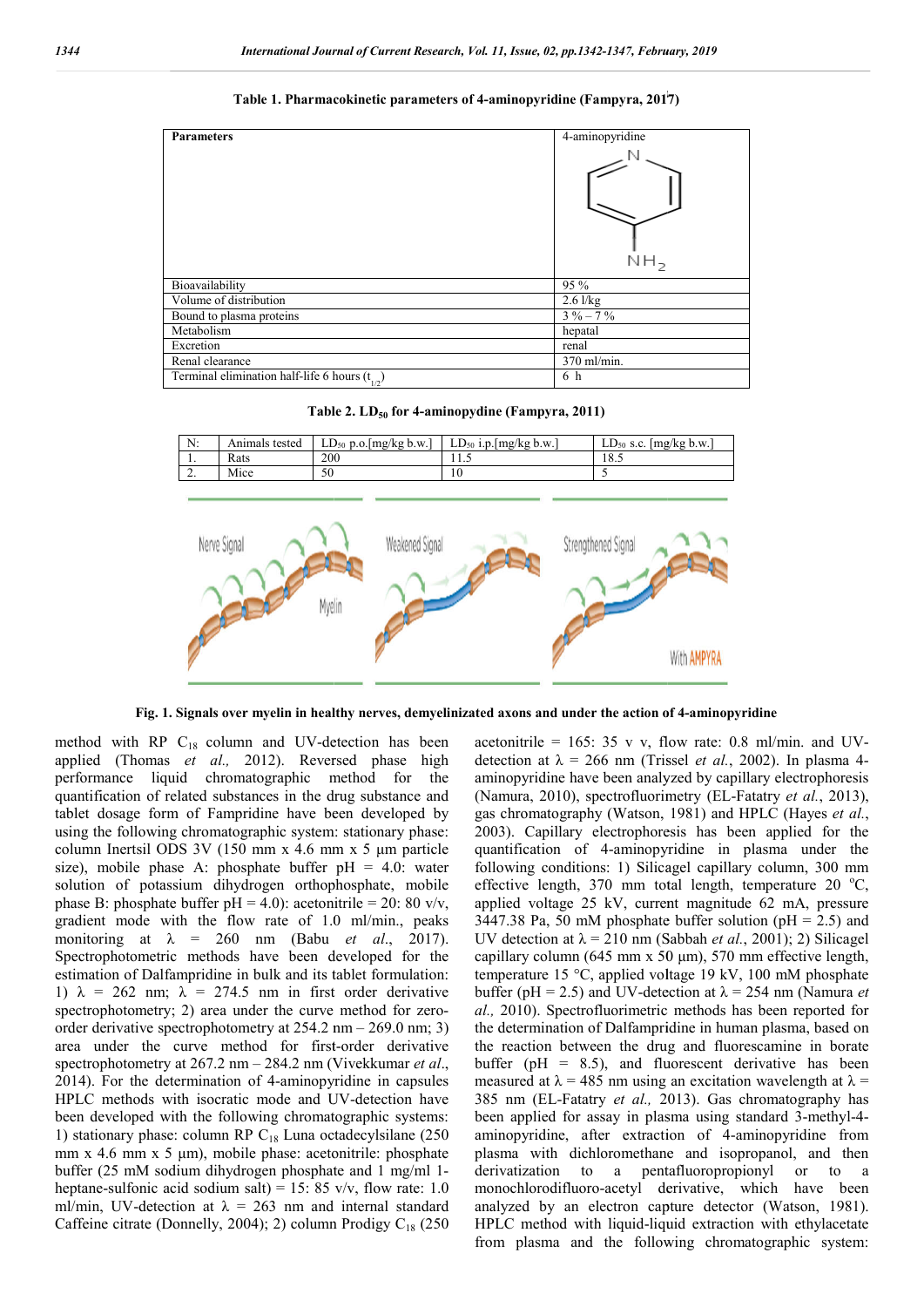stationary phase: RP C<sub>18</sub> Spherisorb column, mobile phase: acetonitrile: 0.03 mM potassium dihydrogen phosphate, flow rate: 1.0 ml/min., Procainamide internal standard and UVdetection at  $\lambda = 263$  nm, has been developed (Nattel *et al.*, 2000). HPLC method for determination of 4-aminopyridine in plasma following derivatization reaction with benzoyl-chloride to N-benzoyl-4-aminopyridine on a Ultrasphere column, mobile phase: 12 % aceto-nitrile in 2 g/l ammonium perchlorate, flow rate: 0.1 ml/min., internal standard Procainamide and UV-detection at  $\lambda = 265$  nm (Pratt *et al.*, 1995) has been reported. For the determination of 4 aminopyridine in serum the following HPLC methods have been described:

- $RP$  C<sub>18</sub> column, mobile phase: acetonitrile: methanol: ethanol: 1 % ammonium carbonate = 75: 10: 10: 5  $v/v$ and UV-detection at  $\lambda = 244$  nm (Van Der Horst *et al.*, 1992);
- Nucleosil  $C_{18}$  column (150 mm x 3.0 mm x 5 µm), mobile phase: acetonitrile: methanol: ammonium carbonate =  $61: 35: 4$  v/v, flow rate: 0.8 ml/min. and UVdetection at  $\lambda = 245$  nm (Uge *et al.*, 1981);
- Bond Elut RP C<sub>18</sub> column (150 mm x 4.6 mm x 5 µm), mobile phase: 35 % perchloric acid: methanol = 1: 100 v/v, N-propionylprocaineamide standard and UVdetection (Gupta *et al.,* 1996);
- RP C18 column, mobile phase: 7.5 % acetonitrile in purified water: tetrabutylammonium iodide: sodium heptanesulfonate, internal standard 2-aminopyridine and UV-detection at  $\lambda = 263$  nm (Shinohara *et al.*, 1992).

For quantitative analysis of 4-aminopyridine in urine have been introduced an isocratic HPLC methods with UVdetection with the following chromatographic systems:

- stationary phase: Nucleosil  $C_{18}$  column (150 mm x 3.0) mm x 5 μm), mobile phase: acetonitrile: methanol: ammonium carbonate =  $61: 35: 4$  v/v, flow rate: 0.8 ml /min. and  $\lambda = 245$  nm (Uges *et al.*, 1981);
- Bond Elut RP  $C_{18}$  column (150 mm x 4.6 mm x 5 μm), 35 % perchloric acid: methanol = 1: 100 v/v, internal standard N-propionylprocainamide and  $\lambda$  = 278 nm (Gupta *et al*., 1996);
- 3) liquid-liquid extraction with methylene chloride from urine, mobile phase: acetonitrile: (15 mM 1 heptanesulfonic acid sodium salt solution, 2 mM tetramethylammonium bromide and 0.01 M sodium dihydrogen phosphate) = 15: 85 v/v, flow rate: 1.0 ml/min. (Casteel *et al*., 1990).

Reverse phase high performance liquid chromatographic method has been developed and validated for the estimation of Dalfampridine in bulk and formulations. Method development has been carried out on stationaty phase: Inertsil  $C_{18}$  column (250 x 4.6 mm x 5  $\mu$ m), achievement of the chromatographic separation using a mobile phase, containing acetonitrile and potassium dihydrogen phosphate buffer ( $pH = 4$ ) in the ratio of 70: 30 v/v at flow rate of 1.0 ml/min, using UV-detection at  $\lambda$  $= 298$  nm (retention time  $= 2.433$  min.). For stability study, the drug was exposed to the stress conditions: acid, alkaline, oxidation, thermal by using: 0.1 M HCl, 0.1 M NaOH, 30 %  $H_2O_2$ , 100 °C. The major degradation has been observed at acidic condition (80.11 %), followed by thermal (70.25 %), alkaline (67.12 %) and oxidation (63.42 %) (Dharani *et al.*, 2016). Liquid chromatography-mass spectrometry method has

been developed and validated for the simultaneous quantification of Fampridine, Fingolimod and Prednisone in rat plasma using Imipramine as an internal standard. Following protein precipitation, the analysis has been performed on XBridge  $C_{18}$  column (150 mm x 4.6 mm x 5 µm), using gradient mobile phase, consisting of 5 mM ammonium formate in water ( $pH = 9.0$ ) and acetonitrile in a flow gradience program (Suneetha *et al*, 2016).

## **Conclusion**

The main pharmacological application of Fampridine is for treatment of multiple sclerosis and the combination Nivalin P: Galantamine hydrobromide/Pymadine is promising for Alzheimer's disease. As the most often applied methods for analysis of 4-aminopyridine in dosage forms and biological samples have been presented HPLC methods with UVdetection, gas chromatography and capillary electrophoresis.

## **REFERENCES**

- Aly L., Hemmer B., Korn T. 2017. From Leflunomide to Teriflunomide: drug development and immunosuppressive oral drugs in the rreatment of multiple sclerosis. *Curr Neuro-pharmacol,*15(6):874-891.
- Babu C., Narasimha-Rao Kl., Devanna N., Suresh RK. 2017. Development and validation of stability indicating reversed phase high performance liquid chromatographic method for the determination of related substances in Fampridine drug substance and tablet dosage forms. *Asian J Pharm Clin Res.,*10(10):334-338.
- Blight AR. 2011. Treatment of walking impairment in multiple sclerosis with Dalfampridine. *Ther Adv Neurol Disord.,* 4(2):99-109.
- Casteel ST., Thomas BR. 1990. A high-performance liquid chromatography method for determination of 4 aminopyridine in tissues and urine. *J Vet Diagn Invest.,* 2(2):132-134.
- Chan A., de Seze J., Comabella M. 2016. Teriflunomide in patients with relapsing-remitting forms of multiple sclerosis. *CNS Drugs.,* 30(1):41-51.
- Cornblath DR., Bienen EJ., Blight AR. 2012. The safety profile of Dalfampridine extended release in multiple sclerosis clinical trials. *Clin Ther.,* 34(5);1056-1069.
- Dharani NR., Padmini K., Sumakala S. 2016. Stability indicating RP-HPLC method development and validation for estimation of Dalfampridine in its bulk and formulation. *Int J Adv Res.,* 4(9):184-191.
- Donnelly RF. 2004. Chemical stability of 4-aminopyridine capsules. *Can J Hosp Pharm.,* 57(5):283-287.
- Dunn J., Blight A. 2011. Dalfampridine: a brief review of its mechanism of action and efficacy as a treatment to improve walking in patients with multiple sclerosis. *Curr Med Res Opin.,* 27(7):1415-1423.
- Egeberg MD., Oh CY., Bainbridge JL. 2012. Clinical overview of Dalfampridine: an agent with a novel mechanism of action to help with gait disturbances. *Clin Ther.,* 34(11):2185-2194.
- EL-Fatatry HM., Hammad SF., Elagamy SH. 2013. Validated spectrofluorimetric determination of Dalfampridine in its synthetic mixture and spiked human plasma through derivatization with fluorescamine. *J Anal Tech*., 3(1):23- 26.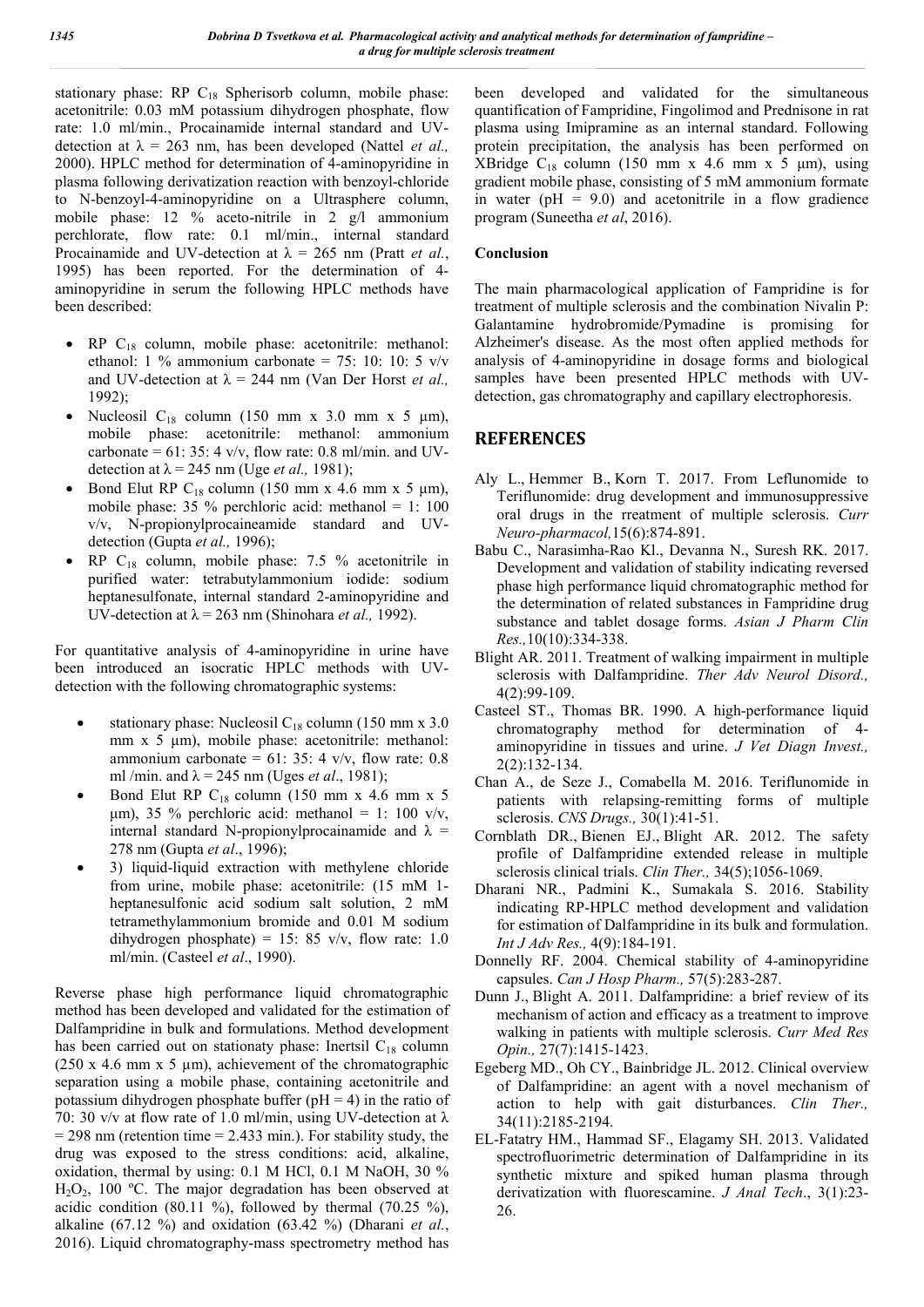- Fampyra (Fampridine). Assessment report EMA/555661/2011, 12/89, Procedure N: EMEA/H/C/002097, Committee for Medicinal Products for Human Use (CHMP), European Medicines Agency, 2011.
- Fampyra: EPAR, 2017. Product Information (PDF), London: European Medicines Agency, 1 Jun.
- Fox EJ. 2006. Management of worsening multiple sclerosis with Mitoxantrone: a review. *Clin Ther*., 28(4):461-474.
- Gajofatto A., Turatti M., Benedetti MD. 2017. Primary progressive multiple sclerosis: current therapeutic strategies and future perspectives. *Expert Rev Neurother.,* 17(4):393- 406.
- Gajofatto A., Turatti M., Monaco S., Benedetti MD. 2015. Clinical efficacy, safety, and tolerability of fingolimod for the treatment of relapsing-remitting multiple sclerosis. *Drug Healthc Patient Saf.,* 7(1):157-167.
- Goldenberg MM. 2012. Multiple sclerosis review. Pharm Therapeut. 37(3):175-184.
- Goodman AD., Hyland M. 2010. Dalfampridine in multiple sclerosis. Drugs Today (Barc.), 46(9):635-639.
- Gupta RN., Hansebout RR. 1996. Optimization of the determination of 4-aminopyridine in human serum and urine by column liquid chromatography. *J Chromatogr B: Biomed Sci Appl.,* 677(1):183-189.
- Hainke U., Thomas K., Ziemssen T. 2016. Laquinimod in the treatment of relapsing remitting multiple sclerosis. Expert Opin Drug Metab Toxicol, 12(6):701-709.
- Hartung HP., Aktas O., Boyko AN. 2015. Alemtuzumab: a new therapy for active relapsing-remitting multiple sclerosis. *Mult Scler.,* 21(1):22-34.
- Hayes KC. 2011. Impact of extended-release Dalfampridine on walking ability in patients with multiple sclerosis. *Neuropsychiatr Dis Treat.,* 7(1):229-239.
- Hayes KC., Katz MA., Devane JG. *et al*., 2003. Pharmacokinetics of an immediate - release oral formulation of Fampridine (4-aminopyridine) in normal subjects and patients with spinal cord injury. *J Clin Pharmacol,* 43(4):379-365.
- He D., Guo R., Zhang F., Zhang C., Dong S., Zhou H. 2013. Rituximab for relapsing-remitting multiple sclerosis. *Cochrane Database Syst Rev.,*12(1):1-25.
- Hersh C., Rae-Grant A. 2012. Extended-release Dalfampridine in the management of multiple sclerosis-related walking impairment. *Ther Adv Neurol Disord.,* 5(4):199-204.
- Jensen HB., Ravnborg M., Dalgas U., Stenager E. 2014. 4 aminopyridine for symptomatic treatment of multiple sclerosis: a systematic review. *Ther Adv Neurol Disord.,* 7(2):97-113.
- Madsen C. 2017. The innovative development in interferon beta treatments of relapsing-remitting multiple sclerosis. *Brain Behav.,* 7(6):1-8.
- Markov M., Danchev N., Uzunov P., Higashino H., Suzuki A. 1994. Influence of Nivalin P on the training and memorizing processes in rats. *Acta Med Kinki Univ.,* 19(2):119-126.
- McDonald S., Clements JN. 2011. Dalfampridine: a new agent for symptomatic management of multiple sclerosis. *Am J Health Syst Pharm.,* 68(24):2335-2340.
- McKeage K. 2015. Glatiramer acetate 40 mg/ml in relapsingremitting multiple sclerosis: a review. *CNS Drugs,* 29(5):425-432.
- Namura S., De la Parra MG., Castañeda-Hernández G. 2010. Quantification of 4-aminopyridine in plasma by capillary electrophoresis with electrokinetic injection. J Chromatogr B, 878(3-4):290-294.
- Nattel S., Matthews C., De Blasio E., Han W., Li D., Lixia YL. 2000. Dose-dependence of 4-aminopyridine plasma concentrations and electrophysiological effects in dogs: potential relevance to ionic mechanisms in vivo. Circulation,101(10):1179-1184.
- Parthasarathi D., Gajendra C., Dattatreya A., Sree VY. 2011. Analysis of pharmacokinetic-pharmacodynamic models in oral and transdermal dosage forms. *J Bioequiv Availab.,* 3(11):268-276.
- Pikoulas TE., Fuller MA. 2012. Dalfampridine: a medication to improve walking in patients with multiple sclerosis. *Ann Pharmacother,* 46(7-8):1010-1015.
- Pratt K., Toombs JP., Widmer WR., Borgens RB. 1995. Plasma and cerebrospinal fluid concentrations of 4 aminopyridine following intravenous injection and metered intrathecal delivery in canines. *J Neurotrauma.,* 12(1):23- 39.
- Radicheva N., Mileva K., Stoyanova N., Georgieva B. 1999. Further studies on Nivalin P induced changes in muscle fiber membrane processes. *Methods Find Exp Clin Pharmacol.,* 21(1):5-10.
- Sabbah S., Scriba GKE. 2001. Development and validation of a capillary electrophoresis assay for the determination of 3,4-diaminopyridine and 4-aminopyridine including related substances. *J Chromatogr A.,* 907(1-2):321-328.
- Sahraian MA., Maghzi AH., Etemadifar M., Minagar A. 2011. Dalfampridine: review of its efficacy in improving gait in patients with multiple sclerosis. *J Cent Nerv Syst Dis.,* 16(3):87-93.
- Sellebjerg F., Cadavid D., Steiner D., Villar LM., Reynolds R., Mikol D. 2016. Exploring potential mechanisms of action of natalizumab in secondary progressive multiple sclerosis. *Ther Adv Neurol Disord.,* 9(1):31-43.
- Shinohara Y., Miller RD., Castagnoli N. 1982. Ion-pair highperformance liquid chromatographic assay of 4 aminopyridine in serum. *J Chromatogr B: Biomed Sci Appl.,* 230(2):363-372.
- Shirley M. 2017. Daclizumab: a review in relapsing multiple sclerosis. Drugs, 77(4):447-458.
- Suneetha A., Rajeswari KR. 2016. A high throughput flow gradient LC-MS/MS method for simultaneous determination of Fingolimod, Fampridine and Prednisone in rat plasma, application to in vivo perfusion study. *J Pharm Biomed Anal*., 120:10-18.
- Thomas S., Shandilya S., Bharti A., Agarwal A. 2012. A. Stability indicating simultaneous dual wavelength UV-HPLC method for the determination of potential impurities in Fampridine active pharmaceutical ingredient. *J Pharm Biomed Anal.,* 58(1):136-140.
- Trissel LA., Zhang Y., Xu QA. 2002. Stability of 4 aminopyridine and 3,4-diaminopyridine oral capsules. *Int J Pharm Comp.,* 6(2):155-157.
- Tsivgoulis G., Katsanos AH., Grigoriadis N. *et al*., 2015. The effect of disease modifying therapies on disease progression in patients with relapsing-remitting multiple sclerosis: a systematic review and meta-analysis. *PLoS One.,* 10(12):1-12.
- Uges DRA., Bouma P. 1981. Liquid-chromatographic determination of 4-aminopyridine in serum, saliva, and urine. *Clin Chem.,* 27(3):437-440.
- Van Der Horst A., De Goede PNFC., Van Diemen HAM., Polman CH., Martens HJM. 1992. Determination of 4 aminopyridine in serum by solid-phase extraction and highperformance liquid chromatography. *J Chromatogr B: Biomed Sci Appl.,* 574(1):166-169.